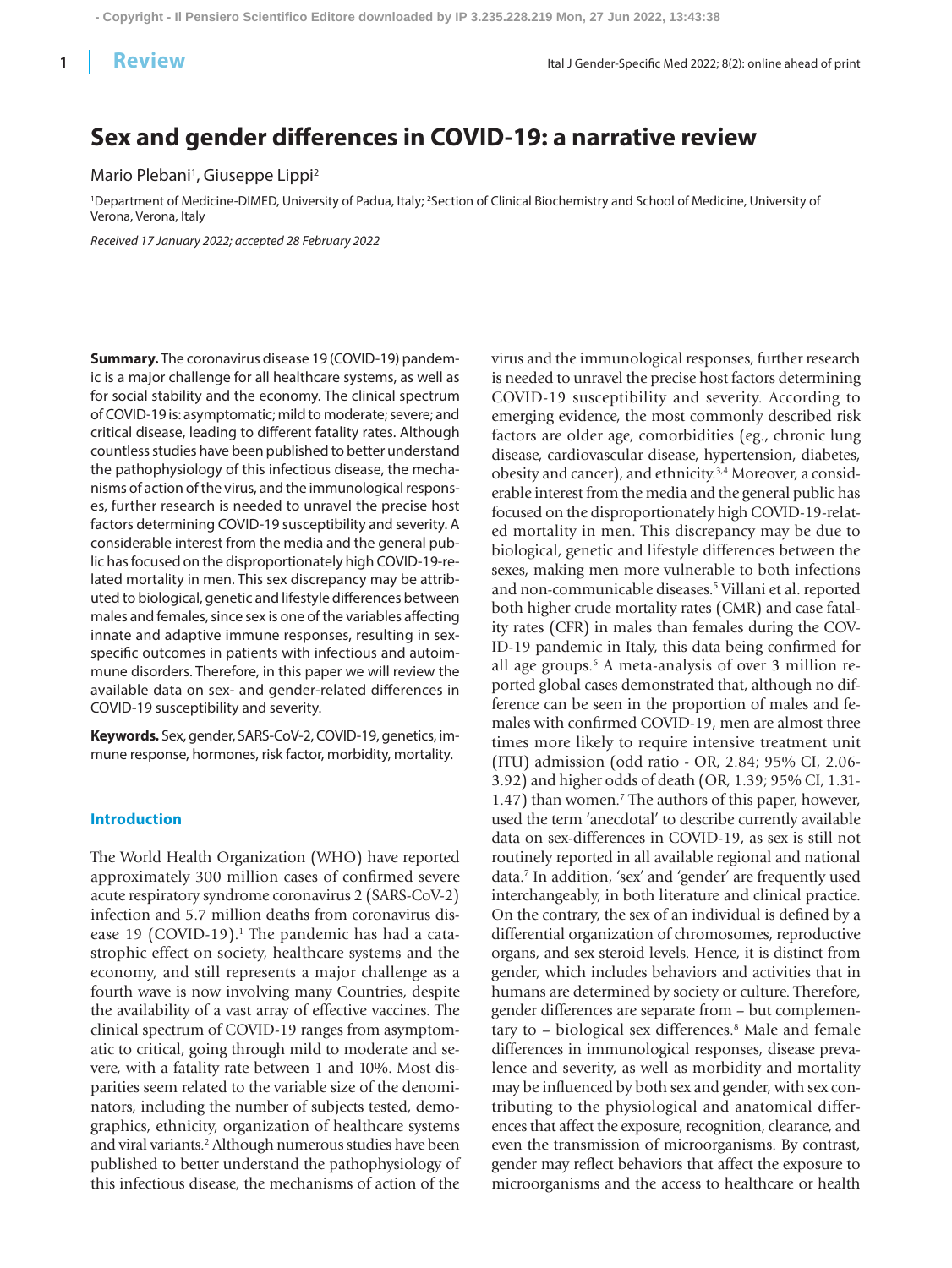seeking behaviors that may have an impact on the course of the infection.9 Therefore, the aim of this article is to review the available data on sex- and gender-related differences in COVID-19 susceptibility and severity.

## **Sex- and gender-related differences in pathophysiology**

There are several underlying differences between the physiological functions of males and females. This aspect denotes a different incidence and severity of the most common and major diseases, such as cardiovascular, musculoskeletal and immune disorders up to lifespan regulation.10,11 For example, 80% of patients with osteoporosis are women and, similarly, about 80% of patients suffering from autoimmune diseases are females, while cardiovascular diseases occur at least a decade earlier in men than women.12 The term "gender health paradox" has been coined to denote the evidence that, in general, men have a lower life expectancy than women, but women spend their extra years with higher levels of illness.13 Globally, men's life expectancy is 5.1 years lower than women's,<sup>6</sup> despite the establishment of focused Men's Health charities and equality legislation, namely the Equality Act.<sup>14</sup>

In addition to physiological variables, the use of healthcare services by men is a further contributing factor to gender-related differences. Women use primary care services more frequently than men, but increased hospital admissions in men have been reported,<sup>15</sup> with crude consultation rate being 32% lower in men than in women, with the greatest sex gap in primary care consultations among subjects between 16 and 60 years.<sup>16</sup> In the case of COVID-19, the data collected revealed that the associated gap between men's and women's recorded case and death rates from COVID-19 are larger than expected in countries where women's rights are less protected and women do not have access to personal finance and education.17 In such extreme healthcare-related settings, women cannot afford testing and hospitalization, and need to rely on their relatives' benevolence for help; this, in turn, may result in underreported female cases and deaths from COVID-19.17 Biological and genetic mechanisms have been reported to contribute to the disproportionate male mortality from COVID-19. In particular, immunological defense and immune responses, genetics, and hormones have been suggested as major factors in sex-related differences in COVID-19.

#### **Immunology**

The mortality rate associated with viral infections is generally higher in men than in women, with such discrepancy being attributable to differences in the immunological responses of the two sexes. In particular, sex-related differences exist in both the innate and adaptive immune response.18 As is well known, interferon-α (IFNα) is required for the immunological defense against viral infections, in which it acts via the activation of dendritic cells, the stimulation of IFNα and the activation of both CD8\*T cells and natural killers.19 A sex-dependent pathway has been identified, which induces IFNα, while the production of IFNα by peripheral blood leukocytes is higher in women than in men after stimulation.<sup>19</sup> Sex differences in both the innate and adaptive immune system have been previously reported, and may account for the female advantage in COVID-19. Within the adaptive immune system, females have higher numbers of CD4+ T cells, a more robust CD8+ T cell cytotoxic activity and an increased B cell production of immunoglobulin than males.<sup>9</sup> Other data suggests that females produce a greater humoral response to viral infections than males, a conclusion supported by vaccination studies, where higher antibody responses to influenza vaccination have been reported.20 In COVID-19 patients with severe disease, females exhibited higher antibody response than males, with antibodies also appearing at the earlier phases of the disease. These results were also consistent with other studies describing higher antibody levels (including more functional antibodies) in adult females compared to adult males.<sup>21</sup> However, other studies reported conflicting results and, in particular, in COVID-19 convalescent plasma donors, increased antibody responses across the serological assays were found in males.22 In our studies, we did not observe any sex-related difference in antibody levels and kinetics, both in the natural infection and after vaccination,<sup>23,24</sup> while some sex-related differences in humoral response seem to be due to confounding variables, namely smoking habits. According to Nomura et al., in particular, the most important factors associated with low antibody titer six months after the second dose of the mRNA-based BNT162b2 COVID-19 vaccine were age and smoking, though the latter was the most important factor that could be avoided in order to maintain a higher antibody titer.<sup>25</sup> Moreover, systematic reviews and meta-analyses highlighted substantial evidence gaps in COVID-19 vaccine research, although some studies failed to find significant differences in the efficacy of vaccines, especially in younger populations.26,27 Of the 75 clinical trials on COVID-19 vaccines evaluated in a recently published systematic review, only 24% presented their main outcome data disaggregated by sex, and only 13% included any discussion on the implication of the study for women and men.<sup>28</sup> A systematic review and meta-analysis found lower vaccination intentions among women than men, with an OR of 1.41 (95% CI, 1.28- 1.55). Subgroup analyses revealed that gender effects were even higher among healthcare workers compared with unspecific populations.<sup>29</sup> Interestingly, Cavaleri re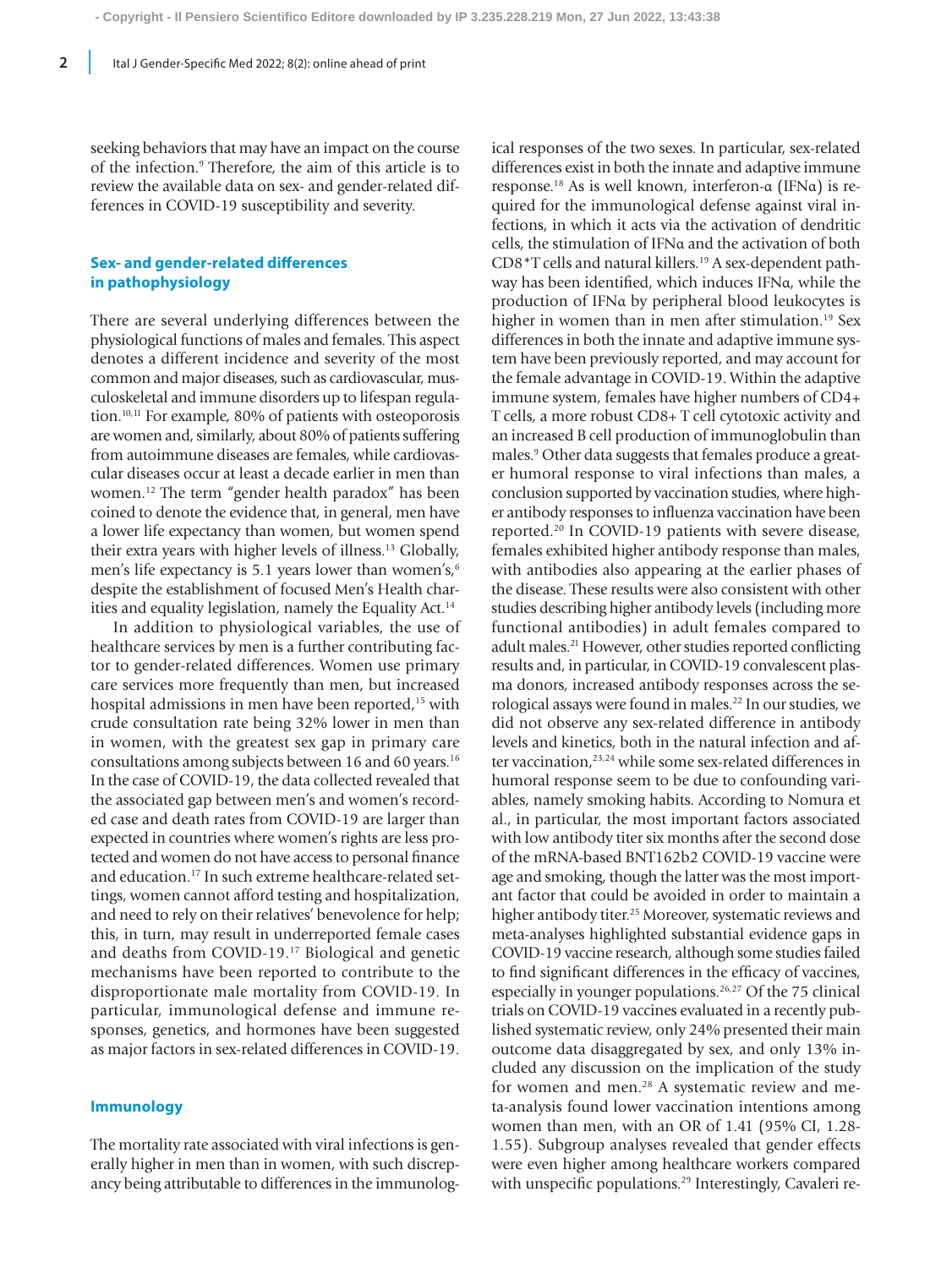ported that, during this ongoing pandemic, large clinical trials aimed at supporting the approval of vaccines and therapeutics included women to an adequate extent.<sup>30</sup> In actual fact, however, the emergent cases of thrombosis with thrombocytopenia with the two approved viral vectored vaccines were more frequently reported in females than males, stressing the need to further characterize the incidence of this risk by age and gender. Ughi et al. reported an association between the development of non-serious adverse events with young age, low body mass index (BMI), previous history of SARS-CoV-2 infection and female gender. In particular, female gender and previous SARS-CoV-2 infection were independently associated with the risk of developing suspected adverse events.<sup>31</sup> Once again, these findings emphasize the inadequate reporting of sex and gender dimensions in clinical research, including COVID-19.

#### **Genetics**

Genetic differences between males and females are well recognized, and a body of evidence has been collected even in COVID-19, starting from the X chromosome. Multiple genes playing an essential role in both the innate and adaptive immune response to viral infections are located on the X chromosome. The gene encoding the angiotensin converting enzyme 2 (*ACE2*), i.e., the main SARS-CoV-2 receptor, is located on chromosome X region p22 and may be over-expressed in females.12 SARS-CoV-2 binds to ACE2 as a cell entry receptor via the receptor binding domain (RBD) of the viral spike protein (S-protein). It has been discussed whether a high *ACE2* expression poses a risk of severe disease, as more receptors are available for virus entry, or if it may instead be protective. In COVID-19, a reduction in the components of the alternative renin-angiotensin system (RAS axis), including ACE2 and angiotensin,<sup>1-7</sup> has been reported by Viera et al.32 Consequently, increased inflammation, thrombosis and angiogenesis may occur in patients infected with SARS-CoV-2, thus requiring further research on interactions of the RAS and COVID-19, mainly in the context of novel vaccines and proposed medications.

Another study reported higher serum ACE2 levels in men than in women with heart failure, leading the authors to postulate that the increased concentrations of serum ACE2 may contribute to explain the sex discrepancies seen in COVID-19.33 However, no further studies confirmed this hypothesis. The lung expression of the *ACE2* gene decreases with age, prevalently in men.34 This aspect, together with a potential double expression of the *ACE2* gene in women, could explain the higher COVID-19 pulmonary mortality and morbidity in elderly men. Therefore, expression patterns of the cellular ACE2 enzyme and *ACE2* gene expression and/or polymorphisms

may influence both the susceptibility and outcome of COVID-19 disease. In particular, an ACE2 variant (rs190509934:C) has been found to reduce the risk of SARS-CoV-2 infection, but not the severity of the disease.<sup>35</sup>

Transmembrane serine protease 2 (*TMPRSS2*), located on chromosome 21 region 21q-22.3, is another important gene in SARS-CoV-2 biology. This gene encodes the transmembrane serine protease 2, involved in the entry of coronaviruses, including SARS-CoV-2, into host cells, by catalyzing the cleavage of the two subunits (S1/ S2) within the S-protein.4 *TRMPRSS2* expression is regulated by androgens and promoted through androgen receptor. Significantly lower levels of TRMPRSS2 transcripts have been reported in men with castrated testosterone levels secondary to treatment with either estradiol or the luteinizing hormone (LH)-releasing hormone agonist leuprolide, compared to untreated subjects.<sup>4</sup> Since first- or second-generation androgen-deprivation therapies (ADTs) decrease TMPRSS2 levels, and although cancer patients have an increased risk of SARS-CoV-2 infection compared with non-cancer patients, prostate cancer patients receiving ADT appear to be partially protected from SARS-CoV-2 infection.<sup>36</sup> A further US study, which included 58 patients with prostate cancer and SARS-CoV-2 infection, revealed that ADT was associated with lower rates of hospitalization and oxygen requirement, thus suggesting that ADT may limit severe COVID-19 complications.37 Genetic factors have been reported to influence also the geographical spread of COVID-19. A common 1245 A→C missense-encoding single nucleotide polymorphism in 3β-hydroxysteroid dehydrogenase isoenzyme-1 (HSD3B1) has been found to alter androgen physiology and accelerate the development of castration-resistant disease.4 As previously reported, this may influence the susceptibility to – and development of – severe COVID-19 in males; notably, this polymorphism is mainly found in the Italian and Spanish populations.<sup>38</sup> Genome-wide association (GWAS) and whole-exome sequencing (WES) studies are being increasingly conducted to identify host genetic factors associated with the course of SARS-CoV2 infection. In particular, researchers have recently identified two genomic regions that encompass the genes involved in type I IFN antiviral immunity. Inborn errors of immunity (IEIs), in fact, may favor the development of more severe and potentially lethal forms of COVID-19.39 Nakanishi et al. reported the results of a meta-analysis on the association between a common genetic risk locus (chromosome 3 locus tagged by  $rs10490770$ );<sup>40</sup> this major common COVID-19 genetic risk factor was found to be associated with increased risks of morbidity and mortality, which are more pronounced among individuals aged 60 years or younger. However, they did not evaluate sex-related differences, once again highlighting the scarce consideration of sex as a fundamental variable, not only in 'old', but also in recent research.<sup>40</sup> A recently published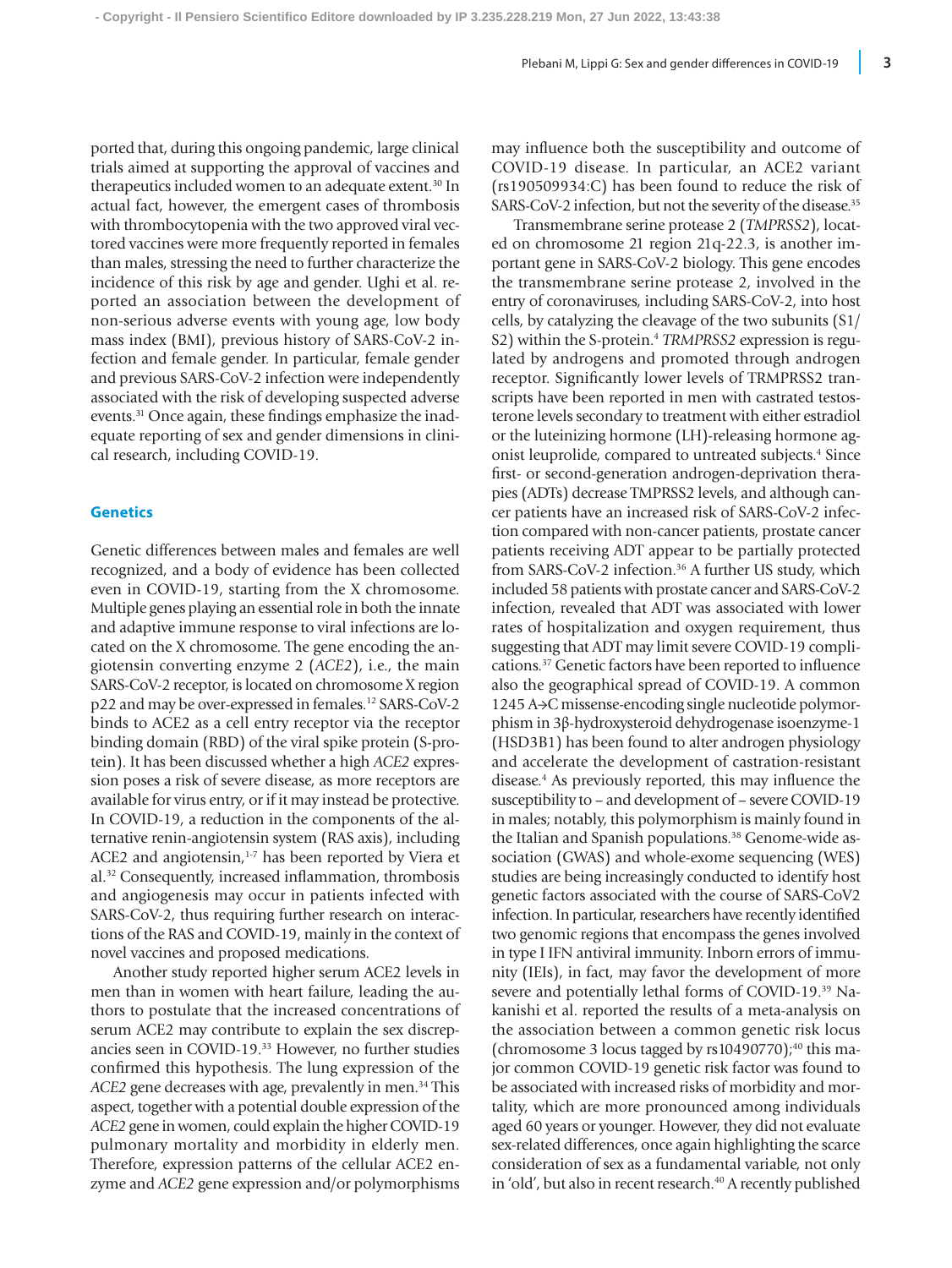review on host genetic factors determining the susceptibility and severity of COVID-19 has collected the available data on polygenic risk scores (PRSs) related to COVID-19, which should then provide important public health advice during the pandemic, by facilitating the identification of high-risk individuals and populations. Even this review, however, underlines the scarce concern assigned to sex-related issues, because only a few studies have disaggregated data considering gender as an independent variable.<sup>41</sup>

#### **Endocrine factors**

Androgens have been postulated to contribute to the severity of COVID-19 infection, by providing one of the mechanisms by which men are more likely to become severely ill. As previously discussed, androgen-deprivation therapies (ADTs) were found to decrease the expression of TMPRSS2, thus lowering the vulnerability to SARS-CoV-2 infection. The production of cytokines and chemokines by innate immune cells also differs between sexes. Activation of toll-like receptor 9 (TLR9) with viral or synthetic ligands in peripheral blood mononuclear cells (PBMCs), collected from human males, is associated with a greater interleukin-10 (IL-10) production, which in turn is positively correlated with androgen concentration in males.9 Androgens, including dihydrotestosterone (DHT) and testosterone, are present at higher concentrations in post-pubertal men than women, and generally suppress immune cell activity, while *in vivo* exposure to testosterone reduces natural killer (NK) cell activity. In addition, testosterone and dihydrotestosterone (DHT) increase the synthesis of IL-10 and the transforming growth factor-β (TGFβ), thus triggering anti-inflammatory responses via androgen receptor signaling.9 In COVID-19, the observed effect of testosterone in reducing the number of CD8\*T cells provides further evidence on the role of androgens in sex-related differences in morbidity and mortality. However, the role of androgens remains controversial, while its anti-inflammatory action should be considered as beneficial. The role of estrogens is another interesting issue. Experimental data in urine studies showed that male mice are at higher risk of SARS-CoV-2-related mortality than female mice (90% versus 20%).<sup>5</sup> In addition, ovariectomy or treating female mice with an estrogen receptor antagonist increased mortality, indicating a protective effect of estrogen receptor signaling in SARS-CoV-2 infected mice. The authors' conclusions were that "taken together, these data suggest that sex differences in the susceptibility to SARS-CoV-2 in mice parallel those observed in patients, and also identify estrogen receptor signaling as critical for protection in females".42 Estrogens, therefore, may confer a protective effect against SARS-CoV-2, though further studies are needed to evaluate the clinical outcomes in patients undergoing hormone therapies, both women taking estrogen receptor antagonists and men taking exogenous estrogens. Evidence suggests that 17β-estradiol regulates many aspects of the innate and the adaptive immune systems, including stimulation of pro-inflammatory cytokines, increasing neutrophil value and promoting the differentiation of bone marrow precursor cells and monocytes into dendritic cells.43 Moreover, androgens have been observed to increase IL-10 levels, which expresses anti-inflammatory properties, therefore limiting the host immune response to pathogens. Furthermore, testosterone has been observed to reduce the number of circulating CD8<sup>+</sup> T cells.<sup>5</sup>

Collectively, these data highlight the fact that sex differences in hormones may result in altered immunological responses which, in turn, might also account for sex differences in COVID-19 susceptibility, disease severity and clinical outcomes.

#### **Conclusions**

Sex differences in the prevalence and outcomes of infectious diseases occur at all ages, with an overall higher burden of bacterial, viral, fungal and parasitic infections in human males.<sup>9</sup> Previous coronavirus outbreaks demonstrated the same sex bias. For example, the Hong Kong SARS-CoV-1 epidemic showed an age-adjusted mortality risk ratio of 1.62 (95% CI, 1.21-2.16) in males.44 The Saudi Arabian MERS outbreak in 2013-2014 was associated with a case fatality rate of 52% in men, but was nearly half in women (i.e.,  $23\%$ ).<sup>45</sup> This data suggests that while socio-economic factors may be influencing some aspects of the coronavirus outbreaks, important differences in immune response between males and females are likely to be driving factors behind the significant sex bias observed during this COVID-19 pandemic. Sex differences in the innate and adaptive immune system have been previously reported, and may account for the female advantage in COVID-19. Females have higher number of CD4+T cells, more robust CD8+T cell cytotoxic activity, and an increased B cell production of immunoglobulin compared to males.<sup>7</sup> Females, therefore, have an increased capacity to mount humoral immune responses than males. They produce more type 1 IFN, a potent anti-viral cytokine, upon toll-like receptor 7 sensing of viral RNA than males, which is important for an early response in COVID-19. The increased production of IFN in females is associated with both the sex hormone concentration and the number of X chromosomes.<sup>46</sup> Therefore, the complex interplay between genetics, hormones and immune system may explain the sexrelated differences in susceptibility and severity of CO-VID-19, as shown in Figure 1. However, further research would be needed, since the current evidence indicates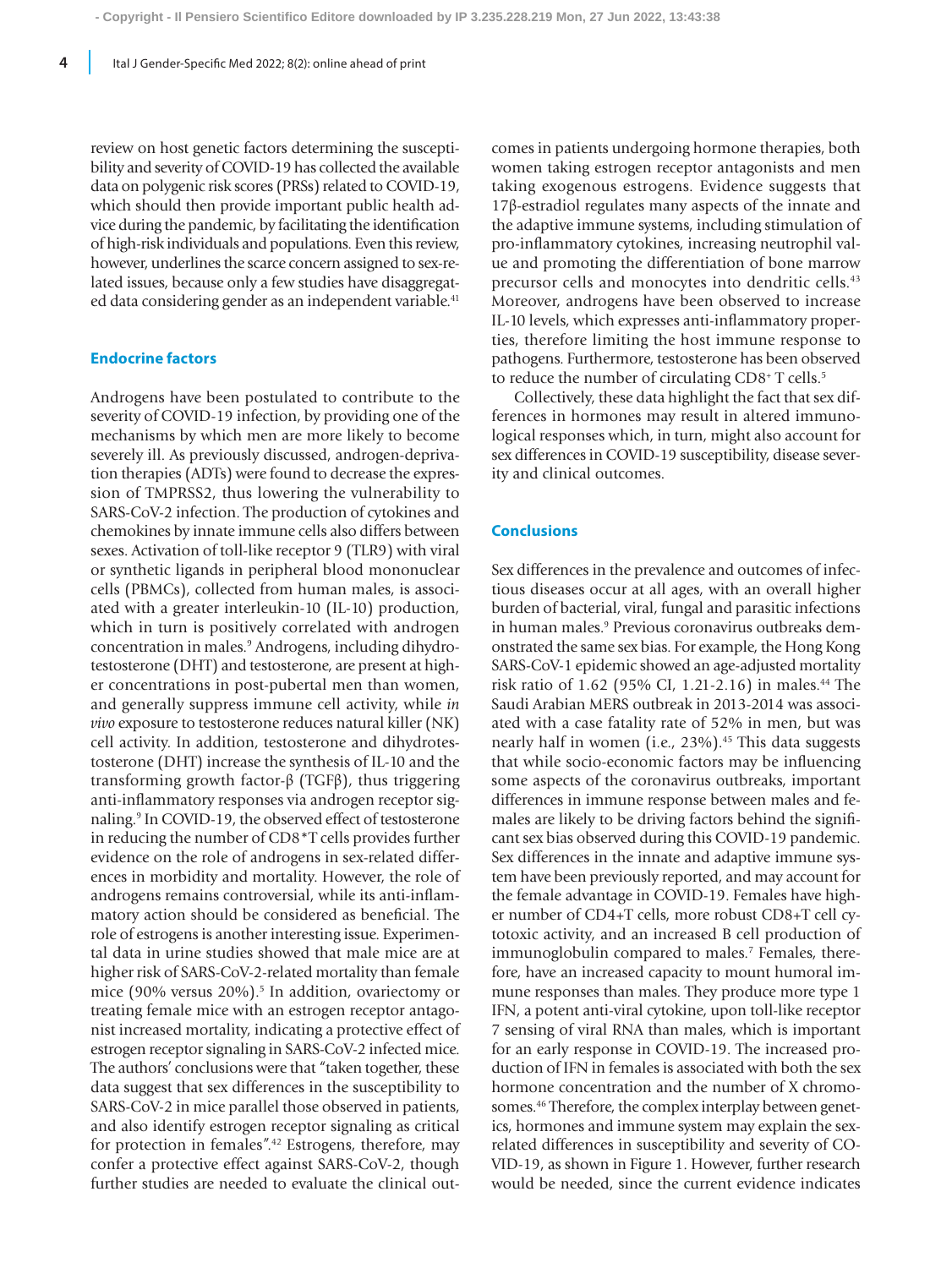

**Figure 1.** The interplay between genetics, immune system, hormones and gender differences in COVID-19.

that only a few studies have been planned, or possess disaggregated data to evaluate sex-related differences. Gender-based socio-cultural and behavioral differences could contribute to the sex difference seen in COVID-19 severity. Men are more likely to smoke, although smoking has not emerged as a clear risk factor for progression towards severe disease.<sup>47</sup> Men are less likely to wash their hands with soap after entering a restroom and, in many cultures, men may be more likely to leave the house and enter crowded areas.<sup>48</sup> Unequal access to healthcare and testing between sexes may cause a deviation towards a male bias in infection rates. The data, however, shows no difference in the numbers of infected cases between sexes overall, so much so that gender differences in hygiene behaviors and testing are unlikely to completely explain the sex disparity in disease severity. Regional gender differences in health-seeking behaviors and access to care may predispose men towards an earlier access to hospital and ITU admission.<sup>6</sup> The Gender Impact Assessment (GIA) highlighted inequalities in accessing the vaccination campaign for informal caregivers and healthcare workers outside hospitals versus hospital-based healthcare professionals, thus offering new information about the current knowledge gaps.<sup>49</sup>

In conclusion, male sex has been identified as a risk factor for both morbidity and mortality in COVID-19, and this finding has important implications in the clinical and social management of both the disease and the pandemic. This gender disparity has also been attributed to a historic failure to invest in male health.5 However, the lack of adjustment for different variables in many studies limits our capability to accurately predict the role of sex in disease severity and, even more importantly, to better unravel the complex interplay of genetic, hormonal and immunological variables underlying sex-related differences.

| <b>Key messages</b>                                                                                                                                                               |
|-----------------------------------------------------------------------------------------------------------------------------------------------------------------------------------|
| Male sex is a risk factor for both morbidity and mortal-<br>ity in COVID-19.                                                                                                      |
| Sex differences in both innate and adaptive immune<br>responses may account for the female advantage in<br>COVID-19.                                                              |
| However, the complex interplay between genetics,<br>hormones and immune system may better explain<br>the sex-related differences in susceptibility and sever-<br>ity of COVID-19. |
| Gender-based socio-cultural and behavioral differ-<br>ences could contribute to the sex-difference observed<br>in COVID-19 severity.                                              |
| Further research is needed as only a few studies have<br>been planned, or possess disaggregate data to evalu-<br>ate sex-related differences                                      |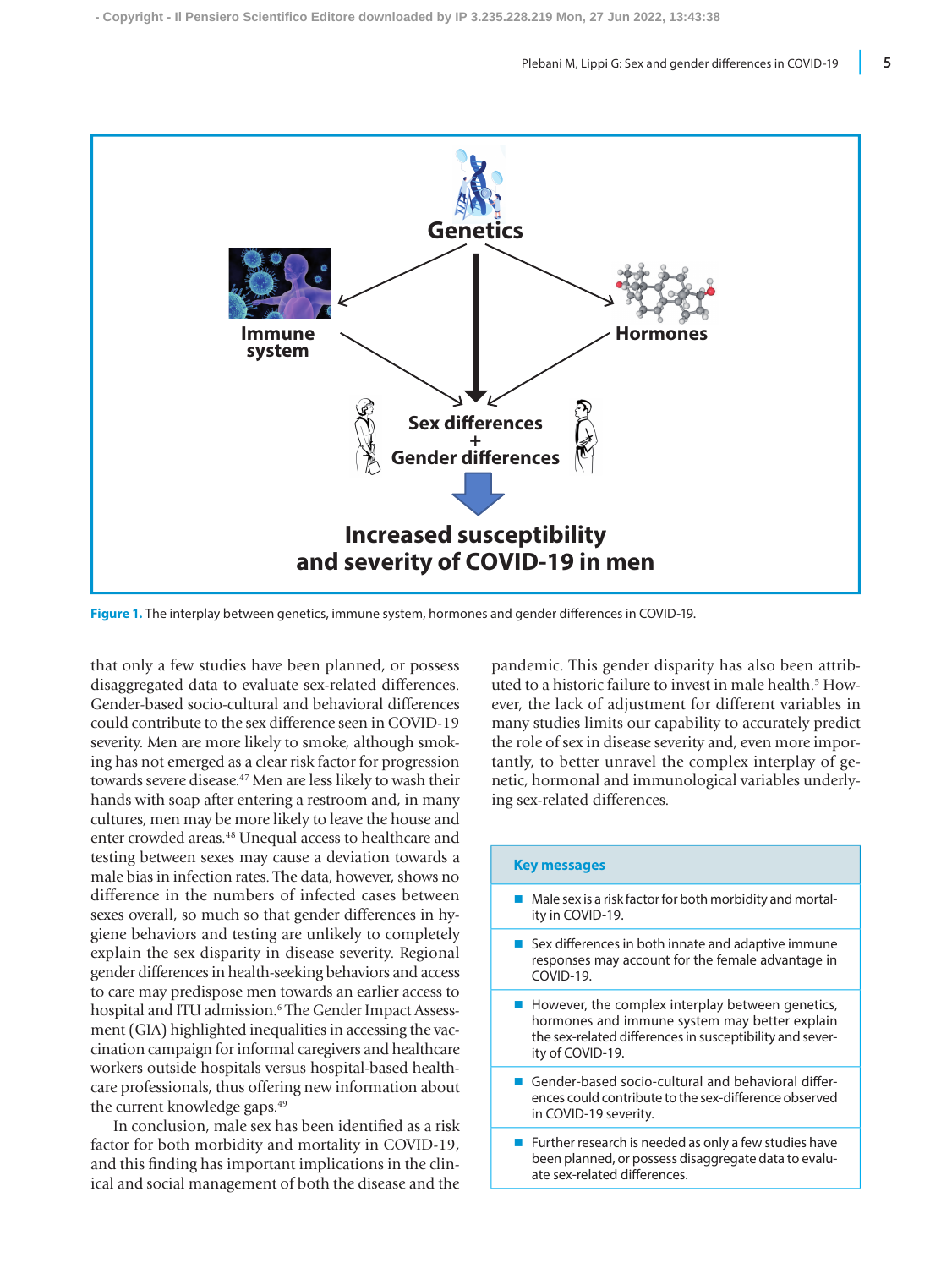### **References**

- 1. World Health Organization [Internet]. WHO coronavirus (COVID-19) dashboard. 2022. Available from: https://covid19.who.int.
- 2. Johns Hopkins University [Internet]. Coronavirus research center. Mortality analyses. 2022. Available from: https:// coronavirus.jhu.edu/data/mortality.
- 3. Boutin S, Hildebrand D, Boulant S, Kreuter M, Rüter J, Pallerla SR. Host factors facilitating SARS-CoV-2 virus infection and replication in the lungs. Cell Mol Life Sci. 2021;78:5953-76.
- 4. Garg SKL Whitaker M. Hospitalization rates and characteristics of patients hospitalized with laboratory-confirmed coronavirus disease 2019 – COVID-NET, 14 States, March 1-30, 2020. MMWR Morb Mortal Wkl Rep. 2020;69:458-64.
- 5. Tharakan T, Khoo CC, Giwercman A, Jayasena CN, Sofikitis N, Salonia A et al. Are sex disparities in COVID-19 a predictable outcome of failing men's health provision? Nat Rev Urol. 2022;19:47-63.
- 6. Villani L, D'Ambrosio F, Castrini F, Sabetta T, Solipaca A. Gender differences in death rates due to the COVID-19 pandemic in Italy. Ital J Gender-Specific Med. 2021;7:123-7.
- 7. Peckham H, de Gruijter NM, Raine C, Radziszewska A, Ciurtin C, Wedderburn LR et al. Male sex identified by global COVID-19 meta-analysis as a risk factor for death and ITU admission. Nat Commun. 2020;11:6317.
- 8. Klein SL. Sex differences in COVID-19: from animal models to clinical data. Ital J Gender-Specific Med. 2021;7:175-6.
- 9. Klein SL, Flanagan KL. Sex differences in immune responses. Nat Rev Immunol. 2016;16:626-38.
- 10. Blair ML. Sex-based differences in physiology: What should we teach in the medical curriculum? Adv Physiol Educ. 2007;31:23-5.
- 11. Fathi A, Addo MM, Dahlke C. Sex differences in immunity: implications for the development of novel vaccines against emerging pathogens. Front Immunol. 2021;8:601170.
- 12. Brandi ML. Are sex hormones promising candidates to explain sex disparities in the COVID-19 pandemic? Rev Endocr Metab Disord. 2022;23(2):171-83.
- 13. Bambra C, Albani V, Franklin P. COVID-19 and the gender health paradox. Scand J Pub Health. 2021;49:17-26.
- 14. Payne S. How can gender equity be addressed through health systems? WHO. 2009. Available from: https://www.euro. who.int/\_\_data/assets/pdf\_file/0006/64941/E92846.pdf.
- 15. Juel K, Christensen K. Are men seeking medical advice too late? Contacts to general practitioners and hospital admissions in Denmark 2005. J Public Health. 2008;30:111-3.
- 16. Wang Y, Hunt K, Nazareth I, Freemantle N, Petersen I. Do men consult less than women? An analysis of routinely collected UK general practice data. BMJ Open. 2013;3(8):e003320.
- 17. Aleksanyan Y, Weinman JP. Women, men and COVID-19. Soc Sci Med. 2022;294:114698.
- 18. Ruggieri A, Anticoli S, D'Ambrosio A, Giordani L, Viora M. The influence of sex and gender on immunity, infection and vaccination. Ann Ist Super Sanita. 2016;52:198-204.
- 19. Berghöfer B, Frommer T, Fink L, Bein G, Hackstein H. TLR7 ligands induce higher IFN-α production in females. J Immunol. 2006;177:2088-96.
- 20. Engler RJM, Nelson MR, Klote MM, VanRaden MJ, Huang, Nancy CY et al. Half- vs full-dose trivalent inactivated influenza vaccine (2004-2005): age, dose, and sex effects on immune responses. Arch Intern Med. 2008;168:2405-14.
- 21. Ciarambino T, Para O, Giordano M. Immune system and COVID-19 by sex differences and age. Womens Health (Lond). 2021;17:17455065211022262.
- 22. Klein SL, Pekosz A, Park HS, Ursin RL, Shapiro JR, Benner SE et al. Sex, age, and hospitalization drive antibody responses in a COVID-19 convalescent plasma donor population. J Clin Invest. 2020;130:6141-50.
- 23. Padoan A, Bonfante F, Pagliari M, Bortolami A, Negrini D, Zuin S et al. Analytical and clinical performances of five immunoassays for the detection of SARS-CoV-2 antibodies in comparison with neutralization activity. Ebio Medicine. 2020;62:103101.
- 24. Padoan A, Cosma C, Bonfante F, Della Rocca F, Barbaro F, Santarossa C et al. Neutralizing antibody titers six months after Comirnaty vaccination: kinetics and comparison with SARS-CoV-2 immunoassays. Clin Chem Lab Med. 2021;60(3):456-63.
- 25. Nomura Y, Sawahata M, Nakamura Y, Koike R, Katsube O, Hagiwara K et al. Attenuation of antibody titers from 3 to 6 months after the second dose of the BNT162b2 vaccine depends on sex, with age and smoking risk factors for lower antibody titers at 6 months. Vaccines (Basel). 2021;9(12):1500.
- 26. Vassallo A, Shajahan S, Harris K, Hallam L, Hockham C, Womersley K et al. Sex and gender in COVID-19 vaccine research: substantial evidence gaps remain. Front Glob Womens Health. 2021;2:761511.
- 27. Zhu Z, Xu L, Chen G. Is there a difference in the efficacy of COVID-19 vaccine in males and females? – A systematic review and meta-analysis. Hum Vaccin Immunother. 2021;17(12):4741-6.
- 28. Heidari S, Palmer-Ross A, Goodman T. A systematic review of the sex and gender reporting in COVID-19 clinical trials. Vaccines (Basel). 2021;9:1322.
- 29. Zintel S, Flock C, Arbogast AL, Forster A, von Wagner C, Sieverding M. Gender differences in the intention to get vaccinated against COVID-19: a systematic review and meta-analysis. Z Gesundh Wiss. 2022;1-25.
- 30. Cavaleri M. Considerations on the study of drugs and vaccines in women during the COVID-19 pandemic. The EMA perspective. Ital J Gender-Specific Med. 2021;7(3): 183.
- 31. Ughi N, Del Gaudio F, Dicuonzo A, Orso M, Micheloni G, Puoti M et al. Host factors and history of SARS-CoV-2 infection impact the reactogenicity of BNT162b2 mRNA vaccine: results from a cross-sectional survey on 7,014 workers in healthcare. Eur Rev Med Pharmacol Sci. 2021;25:7985-96.
- 32. Vieira C, Nery L, Martins L, Jabour L, Dias R, Simões E et al. Downregulation of membrane-bound angiotensin converting enzyme 2 (ACE2) receptor has a pivotal role in COVID-19 immunopathology. Curr Drug Targets. 2021;22:254-81.
- 33. Sama IE, Ravera A, Santema BT, van Goor H, Ter Maaten JM, Cleland JGF et al. Circulating plasma concentrations of angiotensin-converting enzyme 2 in men and women with heart failure and effects of renin-angiotensin-aldosterone inhibitors. Eur Heart J. 2020;41:1810-17.